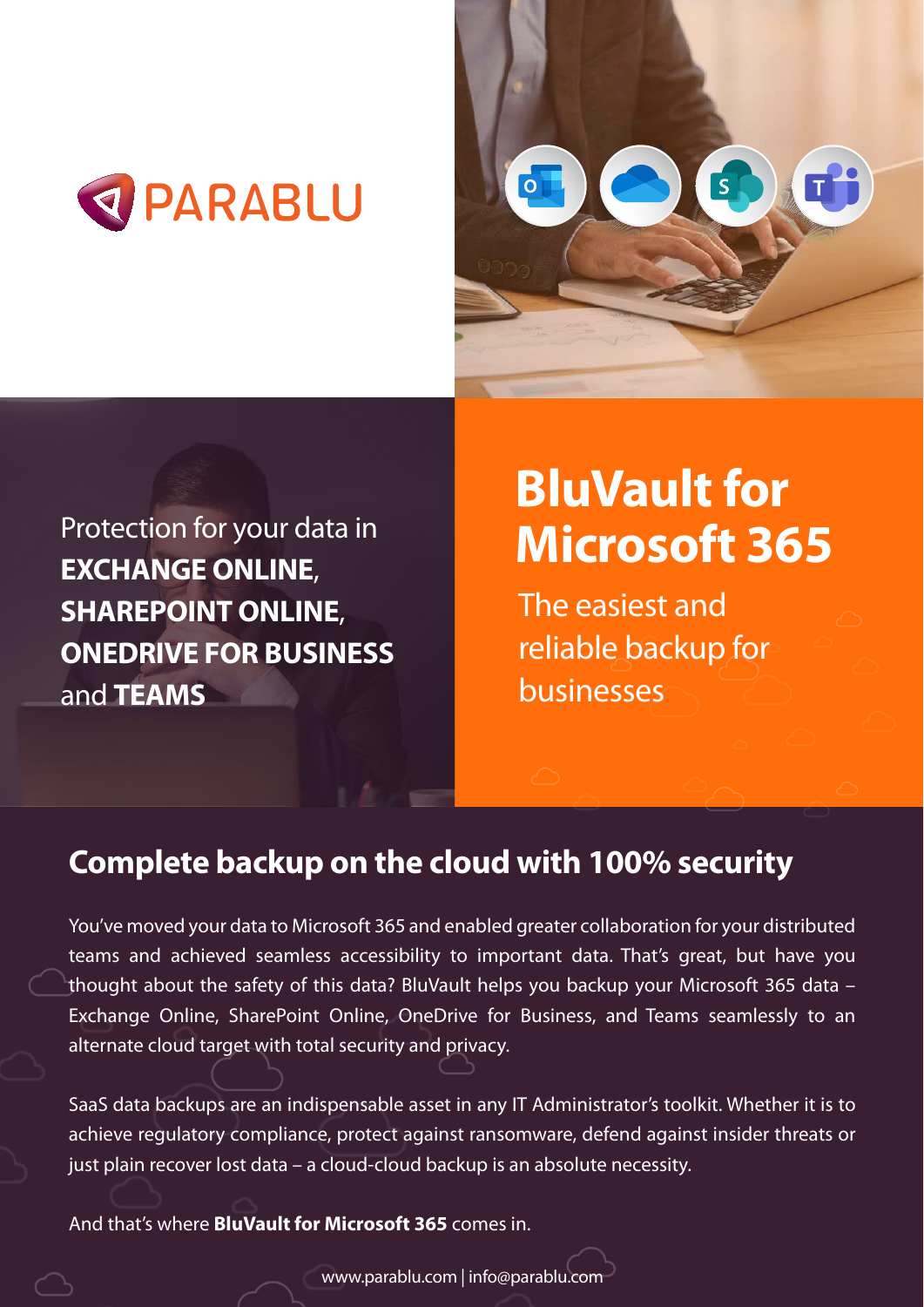

### **Security, Privacy, and Confidentiality**

BluVault combined with BluKrypt, Parablu's secure container technology not only enables powerful encryption but also enforces a strict separation of duties. It also obfuscates file and folder names completely as well as performs file shredding, before writing backup data to cloud storage targets. With BluVault, you know your enterprise data is safe.



### **Protection from Ransomware**

You can learn more about Microsoft's Shared Responsibility Model https://docs.microsoft.com/en-us/azure/security/fundamentals/shared-responsibility/fundamentals/shared-responsibility/fundamentals/shared-responsibility/fundamentals/shared-responsibility/fundamentals/shared-responsibilit

BluVault is designed to protect you from ransomware attacks by ensuring that a copy of your data is always available to you – safe and secure. In case of an attack, you can simply point back to a point-in-time previous to the attack, and restore your data, and not be held hostage by the attacker.

### **Shared Responsibility Model**

This is a fairly standard industry practice where Cloud vendors draw a clear line where their responsibilities stop. Generally, SaaS/Cloud vendors take responsibility for certain things like uptime, infrastructure, and

network availability – but customers remain responsible for the data that they store in the cloud and its security.

#### **Regulatory Compliance and Governance**

BluVault helps organizations achieve regulatory compliance. Regulations like SOX, HIPAA, GDPR, and others have requirements around data protection and retention which BluVault can help meet. BluVault's reports and audit trail help to keep organizations on a

defensible platform when it comes to regulatory compliance.

### **End- to- End Encryption**

Zero-Knowledge Privacy is a tenet that all Parablu products are built on. This ensures that your data can be accessed only by you and nobody else – not the cloud vendor, not even us.

*No Infrastructure Headaches*

*BluVault for Microsoft 365 is a*  cloud-cloud offering which means no *on-premise infrastructure and no impact on your company's network bandwidth for daily backups. Just schedule it and forget it. You have other things to worry about!*

*But, if regulations require you to keep backup data on-premise, we can do that too!*

www.parablu.com | info@parablu.com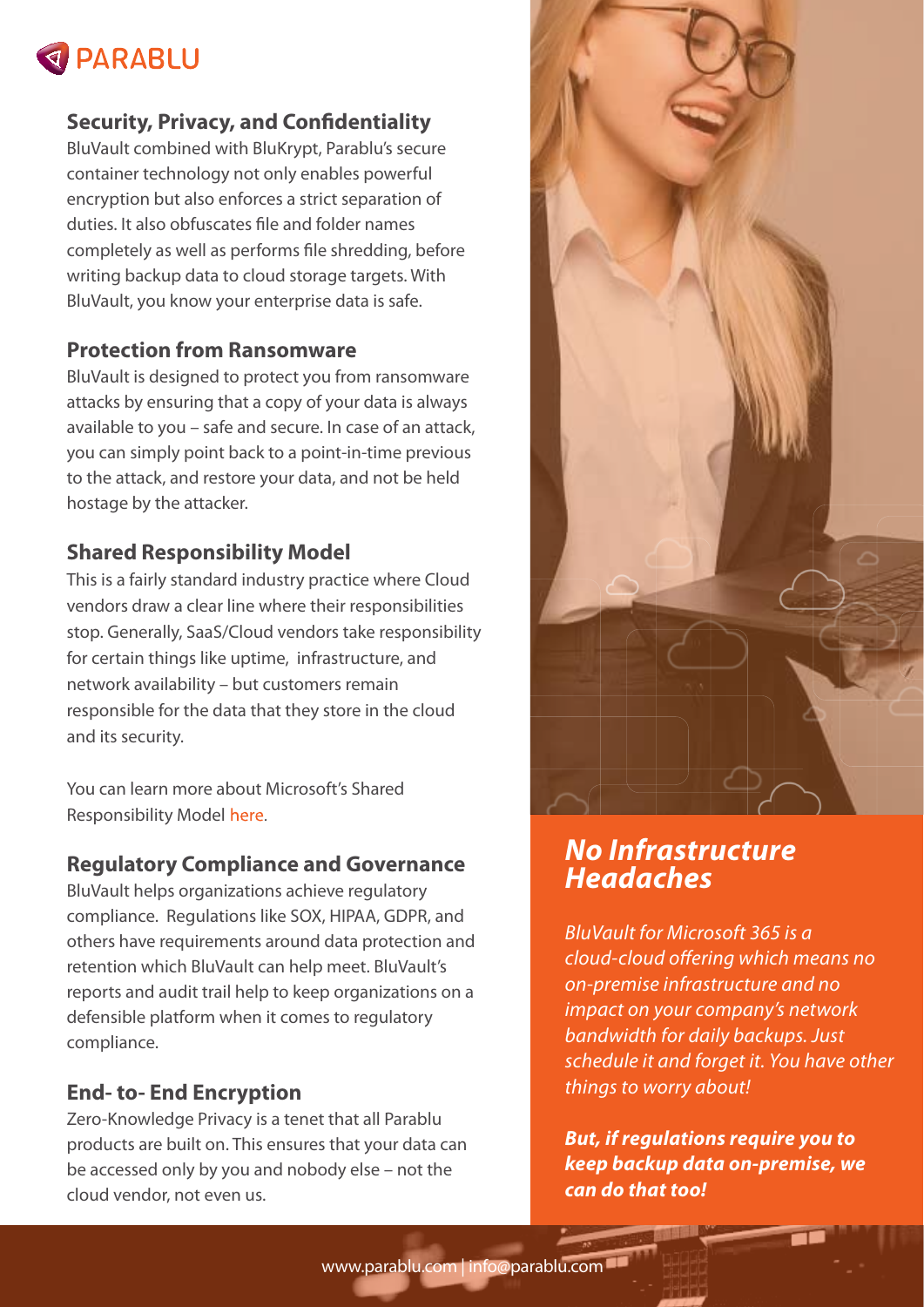

#### **Storage Vendor Agnostic**

BluVault, like all of Parablu's solutions, is storage vendor agnostic and thus allows enterprises to backup data from Microsoft 365 to any other cloud target easily and avoid vendor lock-in. Choose from Microsoft Azure, Google Drive, Amazon S3, IBM SoftLayer, Google Cloud Platform, etc. Or you may opt for Parablu's fully managed and hosted model and relieve yourself of the burden of making these choices!

BluVault enables automatically scheduled backups that ensure that all historical versions of your Microsoft 365 data are safely stored and easily recoverable. Granular restores enable you to get back a single folder, document, email, file, or version of a file, as the case may be.

### **Historically Accurate**

### **Policy-based management**

Parablu's BluVault provides policy-based management that allows an administrator to easily control all elements of backup behavior – backup schedules, folders to include/exclude, file types to include/exclude, number of versions to retain, file size limits, user quota limits, etc. Once these parameters are set, all Microsoft 365 accounts pointed to the policy read these parameters, and change their backup behavior in a matter of a couple of hours.

Restores can be performed backup to the Microsoft 365 cloud or to their user endpoints for offline access.

### **Incremental backups forever**

After BluVault performs a full sweep of your Microsoft 365 data the first time around, it only picks up changes after that. This, combined with our compression and de-duplication capabilities goes a long way towards conserving valuable network bandwidth and storage space.

### **Self-service Interface**

BluVault includes options to inform end-users of the status of their backups, and even perform their own restores.

BluVault's easy-to-use interface means that users can initiate their own restores without requiring an administrator to get involved. The self-service nature is fully controllable by the administrator though and can be turned up and down based on the organization's appetite for self-service. Certain user groups can also be given more privileges than others.

### **Auditing and Reporting**

Bluvault automatically audit logs all touchpoints in the system and provides several reports which can be scheduled to run automatically or generated automatically. The enterprise-class rigor, combined with granular insights makes backup management a cinch while helping you stay compliant.

#### **Administrator Approved Deletion**

BluVault allows an administrator to delete specific user files, emails, and folders from backup storage. This is critical for GDPR compliance and to satisfy users' "*right to be forgotten*". All actions are audit-logged for compliance reasons.

### **AD and Azure AD Support**

Integrate easily with enterprise namespaces, such as Active Directory and Azure Active Directory. AD and AAD can be used not just for authentication and SSO but also to provision and de-provision users on an ongoing basis

www.parablu.com | info@parablu.com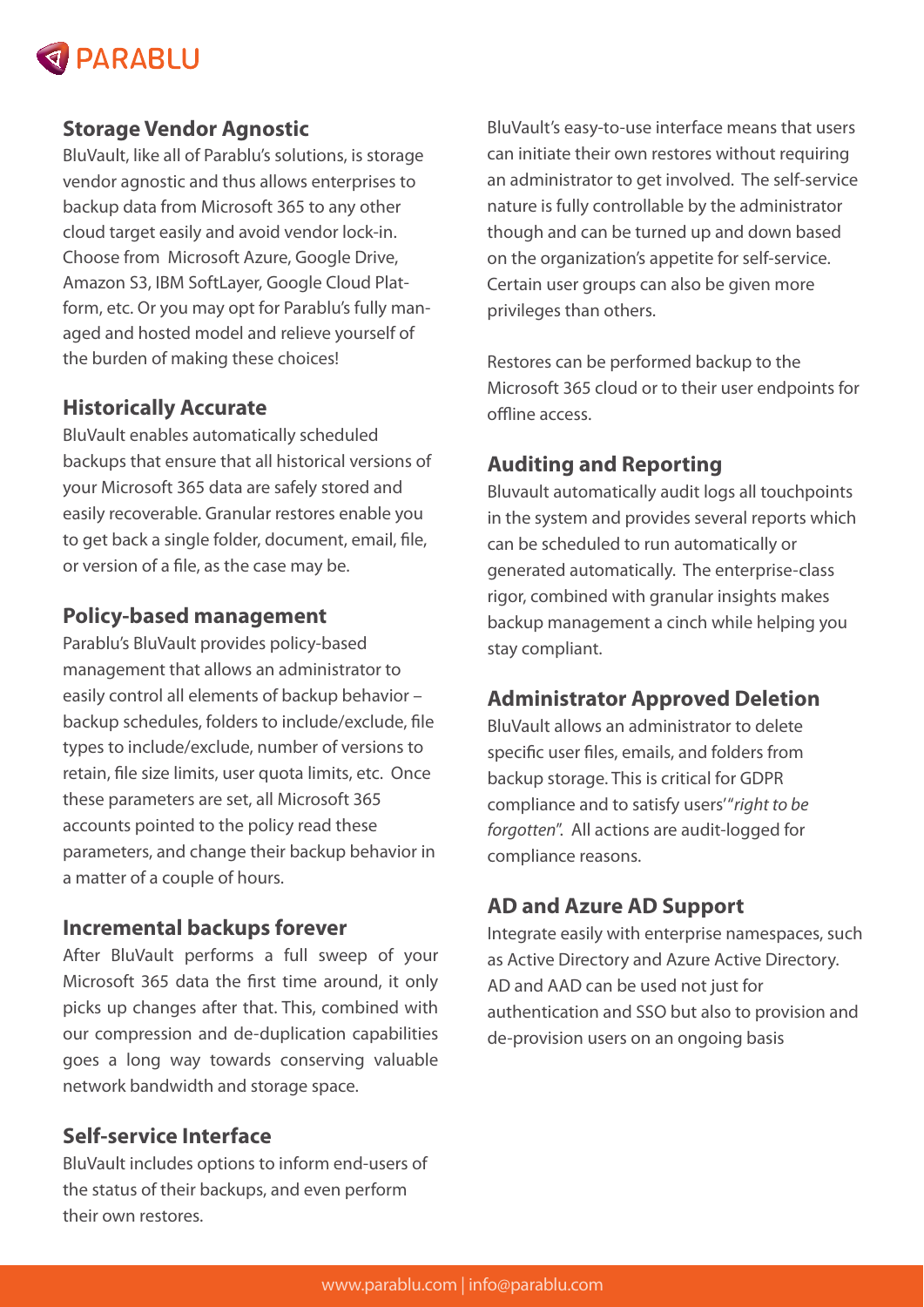

### **Litigation hold**

With BluVault for Microsoft 365, administrators can assign special policies to identified users which align to Legal Hold requirements.

### **Powerful eDiscovery features**

Search and find what you need in a matter of seconds. Powerful search features enable eDiscovery for legal or other needs. Search by filename or keyword. Or, in the case of Exchange Online, search using To:, From:, Subject:, combined with keywords.

BluVault allows administrative roles with limited permissions to be assigned to selected users to allow them to perform specific administrative operations.

### **Delegated Administration capability**

### **Don't be limited by Microsoft's limits**

Don't keep all your eggs in one basket! You don't have to be held hostage ever. Always have a vendor-neutral copy of your data in an alternate cloud.And don't let limitations imposed by your Microsoft 365 license affect the amount of data you retain. With BluVault you can rest free knowing that a copy of your data is always accessible, irrespective of storage or mailbox size limits imposed by your SaaS license.

www.parablu.com | info@parablu.com

*Don't be limited by Microsoft's limits Don't keep all your eggs in one basket! You don't have to be held hostage ever. Always have a vendor-neutral copy of your data in an alternate cloud.*